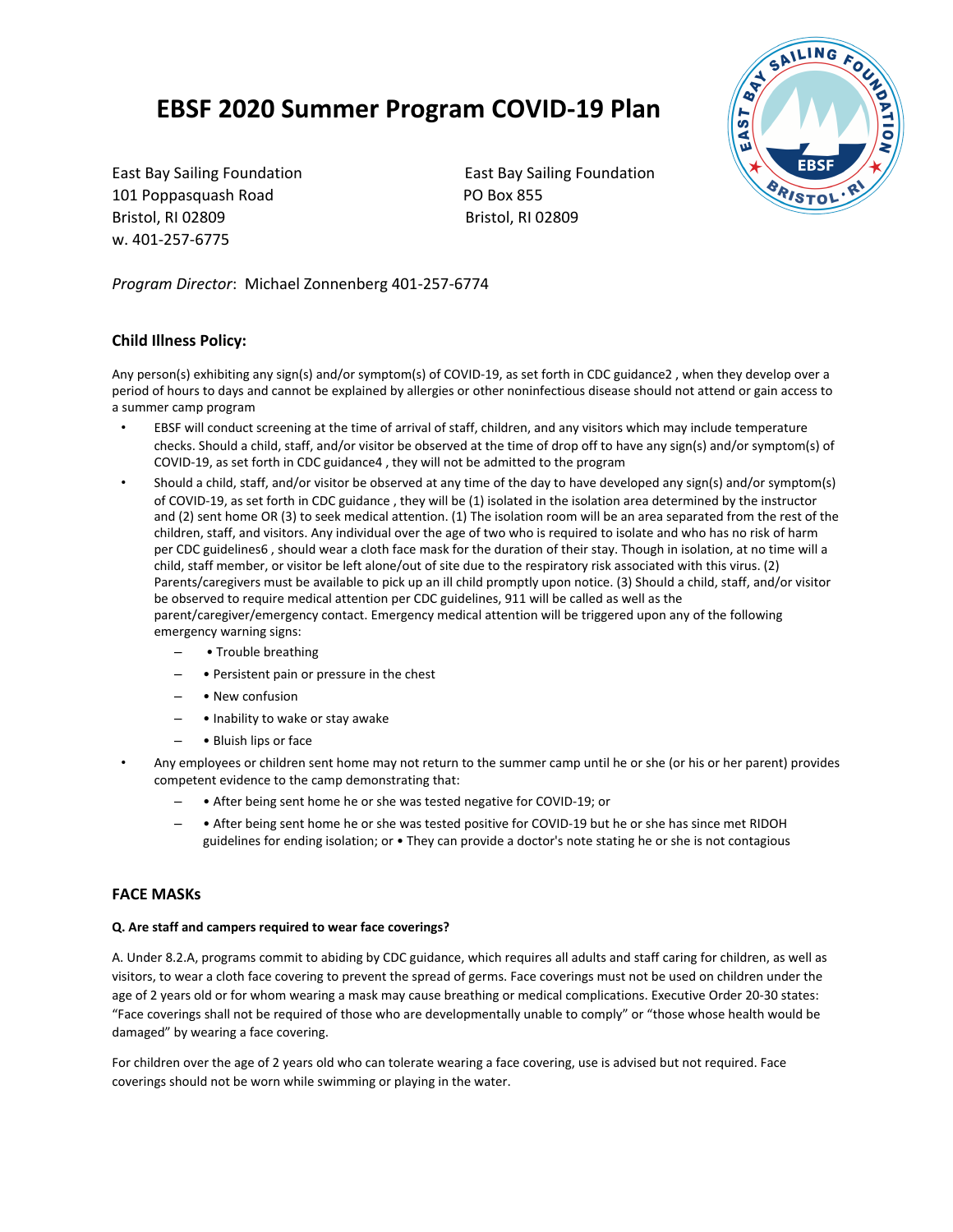# **Drop off and Pick up Procedure:**

In order to maintain social distancing between groups we've staggered pick up and drop off times of classes and designated separate pickup/drop off locations. Upon arrival and pick up parents are asked to remain in their cars. If they wish to exit their cars for any reason they will be screened in accordance with our screening procedure described in our Child Illness Policy.

As discussed in our Child Illness Policy. All staff, children, and visitors will be screened upon arrival by staff.

| <b>Morning</b><br><b>Classes</b> |          |                  |                 |          | Afternoon<br><b>Classes</b> |           |                  |                 |                |
|----------------------------------|----------|------------------|-----------------|----------|-----------------------------|-----------|------------------|-----------------|----------------|
|                                  | Schedule | Drop Off<br>time | Pick Up<br>Time | Location |                             | Schedule  | Drop Off<br>time | Pick Up<br>Time | Location       |
| Intro to EBSF                    | M-Th     | 0815-0830        | 1130            | в        | Opti 1                      | M-Th      | 1215 - 1230      | 1600            | B              |
| Laser 1                          | M-Th     | 0915-0930        | 1230            | A        | Adventure 2                 | M-Th      | 1245-1300        | 1630            | $\overline{A}$ |
| Adventure 1                      | M-Th     | 0845-0900        | 1200            | A        | Opti Race                   | <b>MW</b> | 1245-1300        | 1630            | в              |
| 420 1                            | M-Th     | 0915-0930        | 1230            | A        | Opti Race                   | F         | 915-930          | 1600            | в              |
| <b>Harbor Mice</b>               | F        | 0815-0830        | 1130            | A        | Laser Race                  | <b>MW</b> | 1315-1330        | 1700            | C              |
|                                  |          |                  |                 |          | Laser Race                  | F         | 945-1000         | 1630            | C              |
|                                  |          |                  |                 |          | C420 Race                   | <b>MW</b> | 1315-1330        | 1700            | $\overline{A}$ |
|                                  |          |                  |                 |          | C420 Race                   | F         | 945-1000         | 1630            | A              |